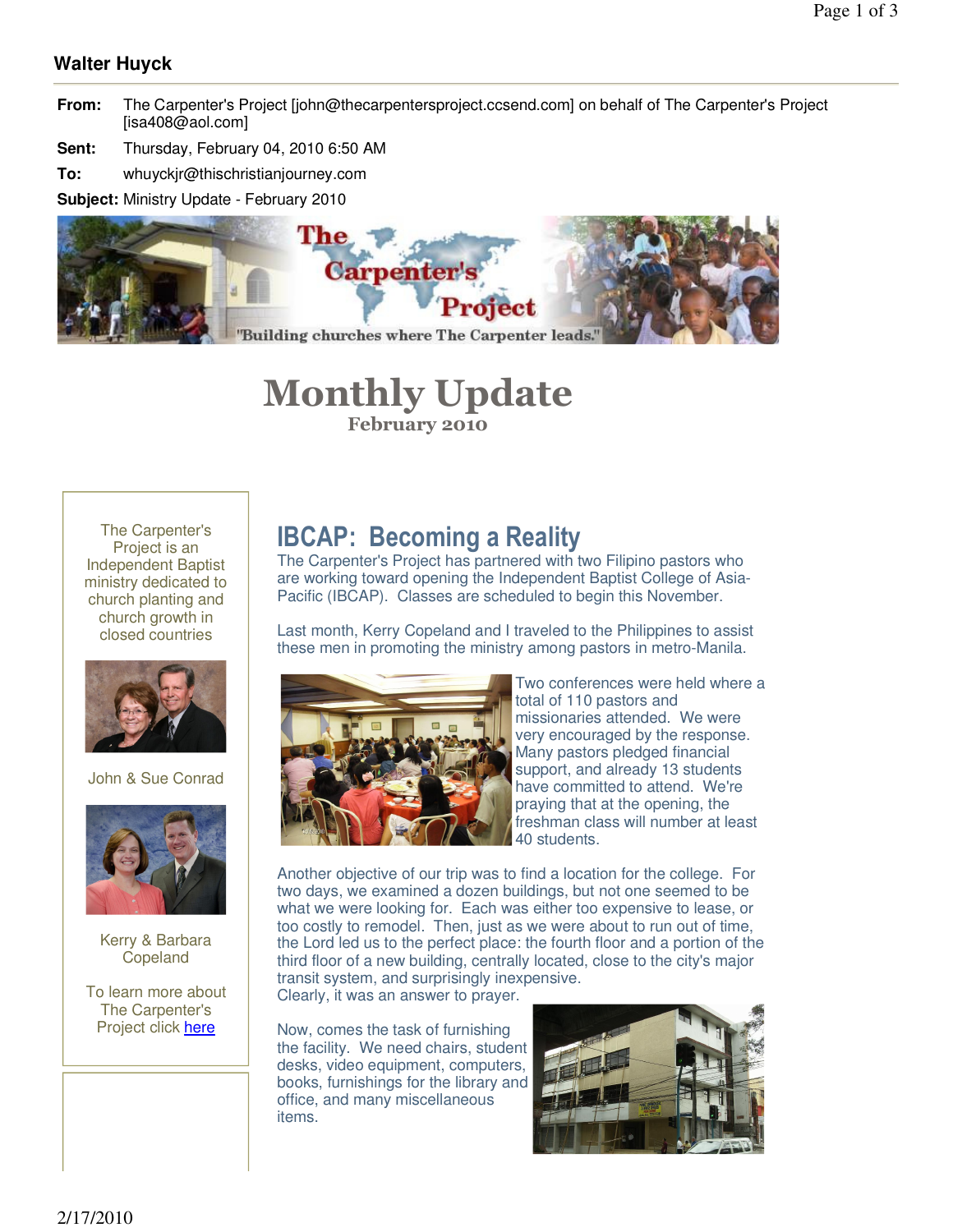

Click **here** to view a printer friendly version of this report



Bible Baptist Church Lipa City Philippines January 17, 2010

We're still pricing many of these items, but now it appears that we need just \$20,000 more to complete the project. Should the Lord lead you to help, our friends in the Philippines would be most grateful. Your gift for IBCAP is an investment in the training of young men called to reach lost souls in Southeast Asia for Jesus Christ.

Gifts for IBCAP can be sent to our address below. We will insure that it will be used wisely and for this purpose only.

# **The Timothy Project: The Church Planting Ministry of The Carpenter's Project**

**What is its Mission?** To establish indigenous churches in countries inaccessible to American missionaries where there has been no permanent gospel witness. The Timothy Project assists qualified national church planters, who without temporary financial help, would be unable to venture into their field of ministry.

**How Does it Work?** Timothy pastors are supported for a period of five years. Support is reduced 20% each year until all support expires. Knowing that support is temporary, Timothy pastors are encouraged to begin teaching grace giving principles soon after converts are made.

**What is Our Need?** Currently we're supporting church planters in East Africa, India, and Myanmar. We know of many more men trained and ready to enter the 10-40 mission field, but first, we need your support.



Frequently, just \$100 per month is enough to place a church planter on

the field. In a time when it takes several thousand dollars each month to keep an American missionary on the field, supporting a Timothy pastor for a fraction of that cost is wise.

Would you prayerfully consider helping us help a Timothy pastor?

# **Haiti: How You Can Help**

Almost daily, we're receiving updates from Missionaries Rodney and Cathy Fitzsimmons on their activities and what is happening in their area. Rodney and Cathy are located in Gonaives, a city of more than 200,000 about 75 miles north of Port au Prince. The earthquake was strong in Gonaives, but not nearly as damaging as that in Port au Prince. Many residents of Gonaives lost loved ones in Port. And all Haitians are severely affected by shortages in deisel and gas, skyrocketing food prices, and lost wages. Exaggerating the problem in Gonaives are more than 70,000 refugees from the quake's devastation.

Many have asked, "What can we do to help?" Here are two ways you can make a difference:

**An immediate monetary gift.** Rodney and Cathy Fitzsimmons are distributing funds to national pastors and church members in Port au